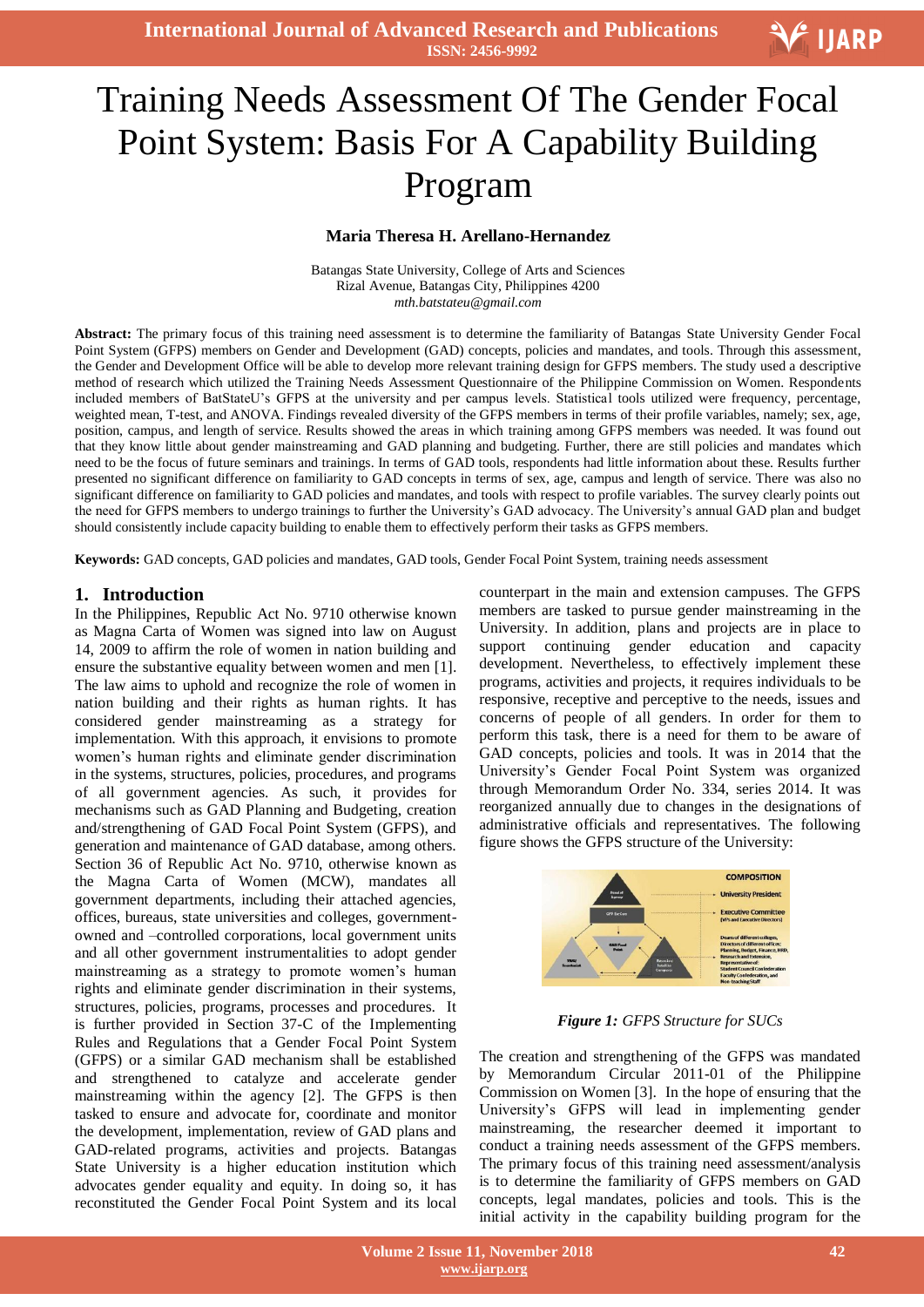

University's Gender Focal Point System members. Results of this assessment will be the basis for developing a capability building program for GFPS members.

#### **This study aimed to:**

- 1. Determine the profile of Gender Focal Point System members in terms of:
	- 1.1. Sex
	- 1.2. Age
	- 1.3. Position
	- 1.4. Campus
	- 1.5. Length of service
- 2. Assess the familiarity of the GFPS members on the following:
	- 2.1. GAD concepts
	- 2.2. GAD policies
	- 2.3. GAD tools
- 3. Test the hypothesis that the familiarity of GFPS members on the abovementioned variables do not significantly differ when they are grouped according to profile variables
- 4. Develop a capability building training program for GFPS members

## **2. Methodology**

The study used a descriptive type of research. A survey questionnaire was used to determine the familiarity of GFPS members on GAD concepts, legal mandates, and GAD tools. The questionnaire was based on the Training Needs Assessment Questionnaire of the Philippine Commission on Women. Out of 135 instruments which were administered to members of the GFPS, 98 of these were retrieved. The TNA was administered on July 2015. Statistical tools used were frequency, percentage, weighted mean, T-test, and ANOVA. The following scale was used to determine the familiarity of the respondents to GAD concepts, legal mandates and tools:

| Scale Range  | Verbal Interpretation           |
|--------------|---------------------------------|
| $1 - 1.49$   | No Idea                         |
| $1.5 - 2.49$ | Know little about it            |
| $2.5 - 3.49$ | Familiar with it                |
| $3.5 - 4.49$ | Confident to talk about it.     |
| $4.5 - 5$    | Can apply it to the work/output |

## **3. Results and Discussions**

#### **3.1 Profile of the GFPS Members**

Table 1 presents the distribution of GFPS members according to profile variables such as sex, age, position, campus and length of service. It can be noted from the table that majority of the GFPS members were female, with a frequency of 66 or 67.3 percent. Male members were only 32, with 32.7 percent. This result reflects the fact that majority of the University's administrative officials are female. In addition, it signifies recognition of women's contribution to the development of the University.

| <b>SEX</b>                         | Frequency               | Percentage        |  |
|------------------------------------|-------------------------|-------------------|--|
| Male                               | $\overline{32}$         | 32.7              |  |
| Female                             | 66                      | 67.3              |  |
| Total                              | 98                      | 100               |  |
| <b>AGE</b>                         | Frequency               | Percentage        |  |
| 18-27                              | 14                      | 14.3              |  |
| 28-37                              | 32                      | 32.7              |  |
| $38 - 47$                          | 24                      | $\overline{24.5}$ |  |
| 48-57                              | 20                      | 20.4              |  |
| $58-67$                            | 8                       | 8.2               |  |
| Total                              | 98                      | 100               |  |
| <b>POSITION</b>                    | Frequency               | Percentage        |  |
| Instructor                         | 32                      | 32.7              |  |
| Asst. Professor                    | 26                      | $\overline{26.5}$ |  |
| Assoc. Professor                   | 14                      | 14.3              |  |
| Professor                          | $\overline{6}$          | 6.1               |  |
| <b>Administrative Staff</b>        | 10                      | 10.2              |  |
| <b>Job Order Staff</b>             | $\overline{\mathbf{3}}$ | 3.1               |  |
| Student                            | $\overline{7}$          | 7.1               |  |
| Total                              | 98                      | 100               |  |
| <b>CAMPUS</b>                      | Frequency               | Percentage        |  |
| Main I                             | 28                      | 28.6              |  |
| Main II                            | $\overline{4}$          | 4.1               |  |
| Malvar                             | 11                      | 11.2              |  |
| Lipa                               | 8                       | 8.2               |  |
| Nasugbu                            | 16                      | 16.3              |  |
| Balayan                            | $\overline{0}$          | $\overline{0}$    |  |
| Lemery                             | 6                       | 6.1               |  |
| San Juan                           | 8                       | 8.2               |  |
| Rosario                            | $\overline{9}$          | 9.2               |  |
| Lobo                               | 8                       | 8.2               |  |
| Total                              | 98                      | 100               |  |
| <b>LENGTH OF</b><br><b>SERVICE</b> | Frequency               | Percentage        |  |
| $1 - 8$                            | 32                      | 32.7              |  |
| $9 - 16$                           | 38                      | 38.8              |  |
| 17-24                              | 11                      | 11.2              |  |
| 25-32                              | 10                      | 10.2              |  |
|                                    |                         |                   |  |
| $33 - 40$                          | $\overline{7}$          | 7.1               |  |

*Table 1: Distribution of GFPS Members according to Profile* 

*Variables*

In terms of age, most of them were between 28-37 years old, with 32 members or 32.7 percent. Those between 38 and 47 years old followed, with a frequency of 24 or 24.5 percent. Twenty (20) GFPS members were within the age range of 48-57 years old, with a percentage of 20.4. Younger GFPS members, or those between the ages 18 and 27, comprised 14.3 percent, or a frequency of 14. The least number of GFPS members belonged to the age bracket 58-67, with a frequency of eight (8), or 8.2 percent. This indicates that the respondents were of a relatively mature age and could confidently perform their functions and have the ability to demonstrate this as applicable. Meanwhile, in terms of position, most of the GFPS members had an academic rank of Instructor. This group of members comprised 32.7 percent, or a frequency of 32. There were 26 Assistant Professors, or 26.5 percent; 14 Associate Professors, or 14.3 percent, and six (6) professors, or 6.1 percent. Other GFPS members were Administrative Employees, with a frequency of ten (10) or 10.2 percent; seven (7) students or 7.1 percent; and three (3) on job order status, or 3.1 percent. In addition, most of them were from Main Campus 1, with 28 GFPS members, or 28. 6 percent, followed by members from Nasugbu campus, with a frequency of 16 or 16.3 percent. There were 11 members from Malvar campus, or 11.2 percent; and nine (9) members from Rosario campus, or 9.2 percent. Lipa, San Juan, and Lobo campuses had eight (8)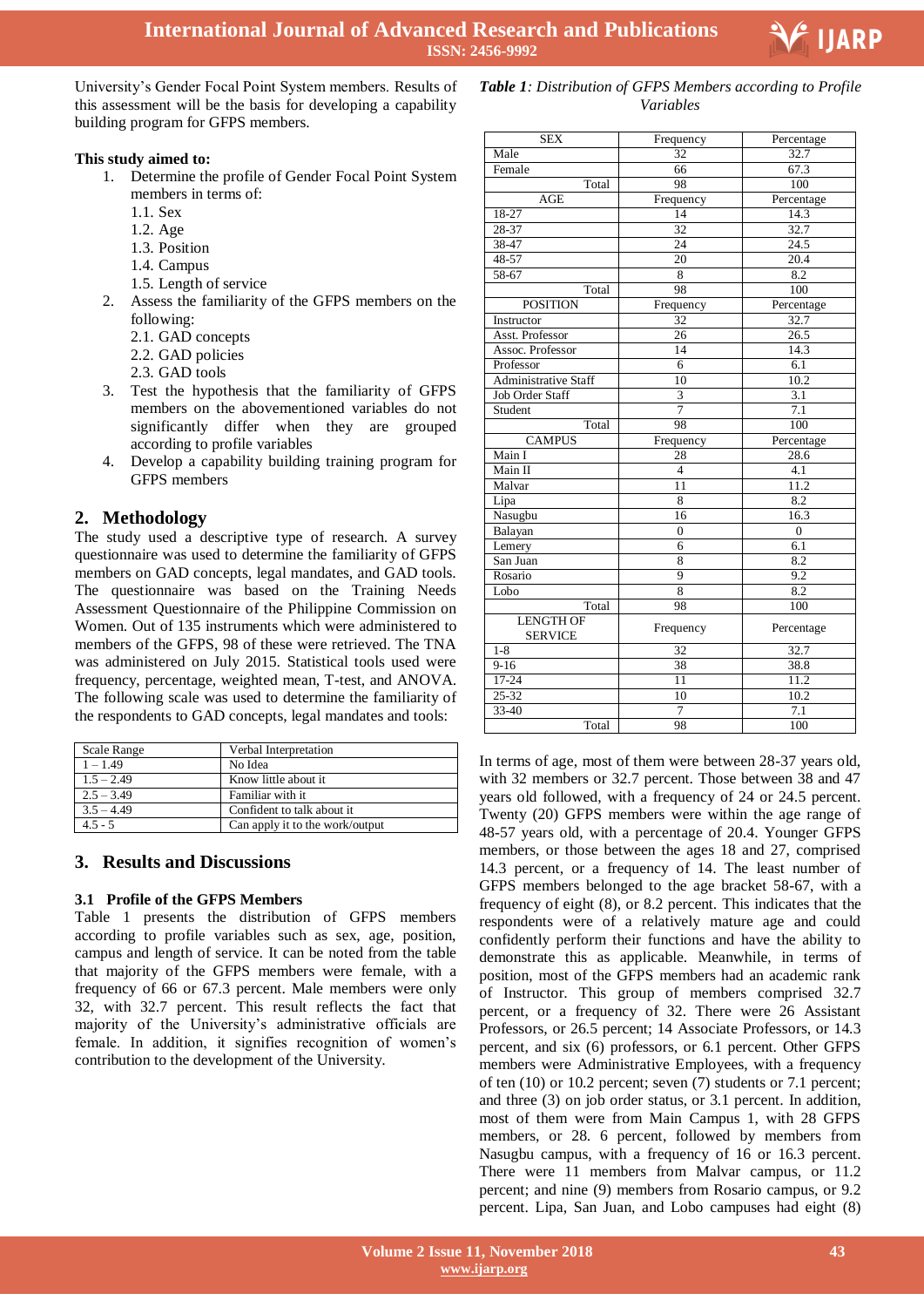

members each, or 8.2 percent. The least number of GFPS members were from Lemery and Main 2 campuses, with six (6) and four (4) respondents, respectively. Of the 98 GFPS members, 38 of them (38.8 percent) had been in service for nine (9) to 16 years. There were 32 GFPS members (32.7 percent) with a length of service of one (1) to eight (8) years. Eleven (11) of them or 11.2 percent had been with the University for 17-24 years. Ten (10) of them (10.2 percent) had been in service for 25-32 years. The least was 33-40 years of service for seven (7) members or 7.1 percent. Results suggest the relative status of the GFPS members in terms of length of service. This could mean that with respect to the GAD advocacy of the University, they will still need to participate in GAD seminars and trainings. Findings revealed the diversity of the GFPS members in terms of their profile variables. As can be noted in the GFPS structure of the University, it is composed of varied members of the administrative council. The said structure is also replicated in the campuses of the University. They are tasked to catalyze and accelerate gender mainstreaming. It is a mechanism established to ensure and advocate for, guide, coordinate, and monitor the development, implementation, review and updating of GAD plans and GAD-related programs, activities and project (PAPs).

#### **3.2 Familiarity on GAD Concepts, Legal Mandates, and GAD Tools**

The tables that follow present a summary of the results on the familiarity of GFPS members to GAD concepts, legal mandates, and tools.

## **3.2.1 GAD Concepts**

Table 2 presents the familiarity of GFPS members to GAD concepts. The concepts included in the survey are those which the respondents needed to have a deeper understanding to enable them to respond to gender issues effectively. It can be noted from Table 2 that GFPS members are confident to talk about sex and gender concepts. Knowledge of these concepts will enable them to provide a distinction between sex and gender and other concepts associated with it such as gender identity and sexual orientation. Results also showed that GFPS members are familiar with most of the GAD concepts. However, it was found that they know little about gender mainstreaming and GAD planning and budgeting.

| <b>GAD</b> Concepts          | Mean | Verbal Interpretation      |
|------------------------------|------|----------------------------|
| Sex and Gender               | 3.55 | Confident to talk about it |
| Gender and Development       | 3.19 | Familiar with it           |
| Gender Stereotypes           | 2.86 | Familiar with it           |
| <b>Gender Discrimination</b> | 3.17 | Familiar with it           |
| Gender Analysis              | 2.72 | Familiar with it           |
| Gender Mainstreaming         | 2.48 | Know little about it       |
| GAD Planning and Budgeting   | 2.35 | Know little about it       |
| Gender Equality              | 3.28 | Familiar with it           |
| Gender Equity                | 2.93 | Familiar with it           |
| Gender Perspective           | 2.83 | Familiar with it           |
| Composite Mean               | 2.94 | Familiar with it           |

*Table 2: Familiarity of GFPS Members on GAD Concepts*

 The familiarity of GFPS members with some of the GAD concepts could be due to the orientation seminars and other activities conducted by the University's Gender and Development Office. They are encouraged to participate in these seminars for them to gain awareness of the concepts needed to advance gender mainstreaming. The composite mean of 2.94 indicates that the GFPS members are generally familiar with GAD concepts. It is important for GFPS members to be familiar with the basic GAD concepts for them to be able to understand how they will be able to do gender mainstreaming. As an approach to achieving gender equality, gender mainstreaming was a strategy formulated in the Fourth World Conference for Women in Beijing in 1995. Through this approach, gender perspective, issues and concerns will be mainstreamed in the agency's development planning. GAD planning and budgeting, on the other hand, is of technical nature which will enable GFPS members to formulate the annual GAD plan and budget of the University. The GAD Plan and Budget is formulated within the context of the agency's mandates to mainstream gender perspectives in the policies, programs, and projects. Hence, knowledge of how to formulate this will ensure that appropriate interventions will be done to address gender issues of the University's clients and/or stakeholders.

#### **3.2.2 GAD Policies and Mandates**

Table 3 shows familiarity of the GFPS members on legal mandates relative to GAD. These include international and national mandates which provide general policies on gender equality and gender mainstreaming strategies to implement international and local policies.

|              | Table 3: Familiarity of GFPS Members on GAD Policies |  |  |  |
|--------------|------------------------------------------------------|--|--|--|
| and Mandates |                                                      |  |  |  |
|              |                                                      |  |  |  |

| <b>GAD Policies and Mandates</b>                                                                      | Mean | Verbal<br>Interpretation |  |
|-------------------------------------------------------------------------------------------------------|------|--------------------------|--|
| UN Convention on the Elimination of<br>Discrimination Against Women                                   | 2.17 | Know little about it     |  |
| Beijing Platform for Action                                                                           | 1.61 | No Idea                  |  |
| Millenium Development Goals                                                                           | 2.06 | Know little about it     |  |
| Philippine Plan for Gender-Responsive<br>Development                                                  | 1.8  | Know little about it.    |  |
| GAD in the General Appropriations Act                                                                 | 1.87 | Know little about it     |  |
| RA 7192 (Women in Nation Building<br>Act)                                                             | 2.06 | Know little about it     |  |
| RA 7877 (Anti-Sexual Harassment Act)                                                                  | 2.55 | Familiar with it         |  |
| RA 8353 and 8505 (Anti-Rape Law of<br>1997 and Rape Victims Assistance and<br>Protection Act of 1998) | 2.47 | Know little about it     |  |
| RA 9262 (Anti-Violence against<br>Women and their Children Act of 2004)                               | 2.71 | Familiar with it         |  |
| RA 9710 (Magna Carta of Women)                                                                        | 2.63 | Familiar with it         |  |
| RA 10354 (Responsible Parenthood and<br>Reproductive Health Act of 2012)                              | 2.7  | Familiar with it         |  |
| RA 10364 (Expanded Anti-Trafficking<br>in Persons Act of 2012)                                        | 2.31 | Know little about it.    |  |
| RA 10398 (Anti-VAW Consciousness<br>Day of 2012)                                                      | 2.24 | Know little about it.    |  |
| <b>GAD</b> Code                                                                                       | 1.99 | Know little about it     |  |
| MC 2011-01 Guidelines for the<br>Creation, Strengthening and<br><b>Institutionalization of GFPS</b>   | 2.03 | Know little about it.    |  |
| JMC 2012-01 Guidelines on the<br>Preparation of Annual GPB and AR to<br>implement MCW                 | 1.86 | Know little about it.    |  |
| JMC 2013-01 Guidelines on the<br>Localization of MCW                                                  | 1.83 | Know little about it.    |  |
| Composite Mean                                                                                        | 2.17 | Know little about it     |  |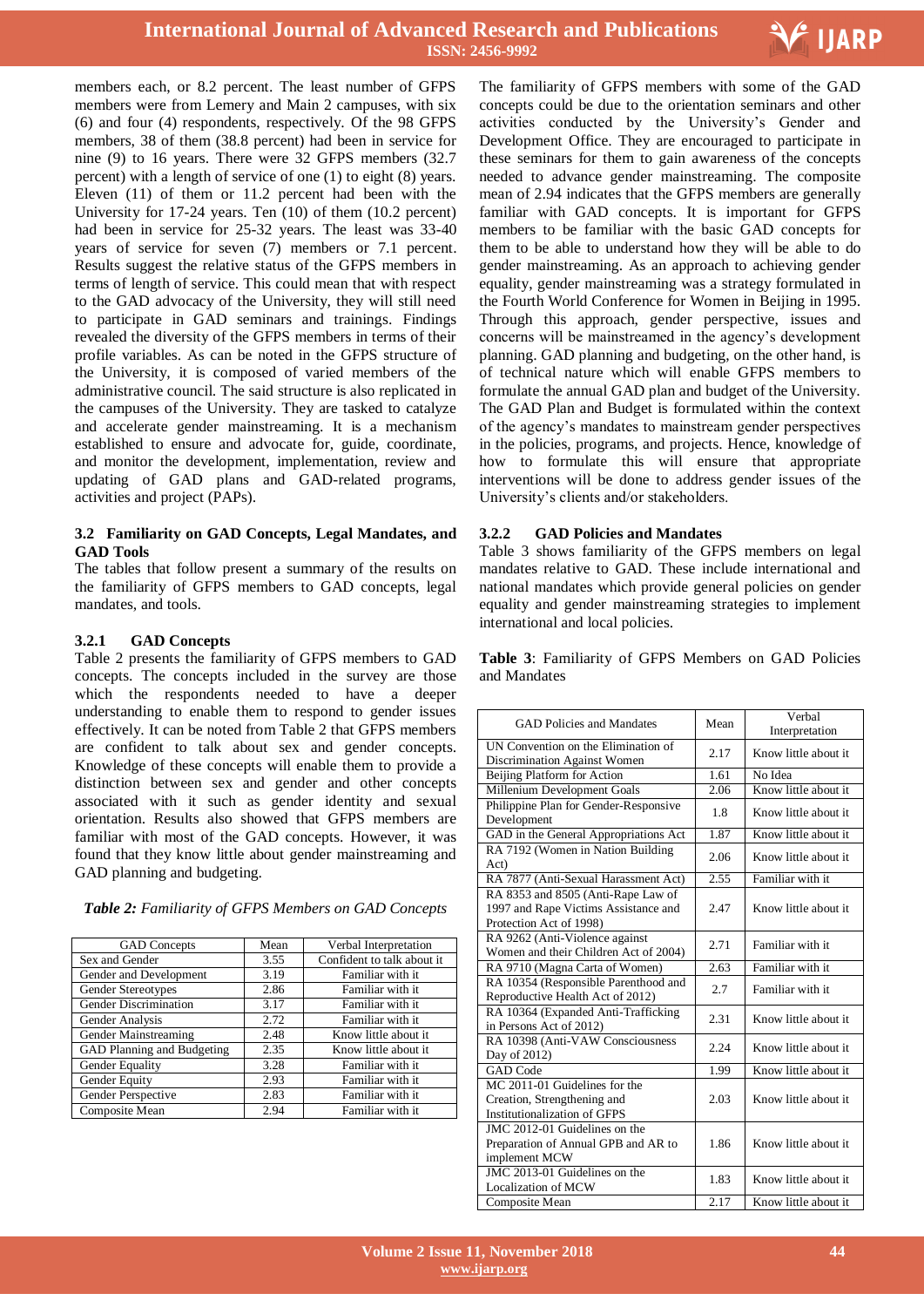

It was presented in Table 3 that respondents were familiar with RA 7877 (Anti-Sexual Harassment Act), RA 9262 (Anti-Violence against Women and their Children Act of 2004), RA 9710 (Magna Carta of Women), and RA 10354 (Responsible Parenthood and Reproductive Health Act of 2012). This result could mean that they gained sufficient knowledge of these laws from several seminars conducted within the University in the previous years. They know little about other laws, such as UN Convention on the Elimination of Discrimination Against Women, Millennium Development Goals, Philippine Plan for Gender-Responsive Development, GAD in the General Appropriations Act, RA 7192 (Women in Nation Building Act), RA 8353 and 8505 (Anti-Rape Law of 1997 and Rape Victims Assistance and Protection Act of 1998), RA 10364 (Expanded Anti-Trafficking in Persons Act of 2012), RA 10398 (Anti-VAW Consciousness Day of 2012), GAD Code, MC 2011-01 Guidelines for the Creation, Strengthening and Institutionalization of GFPS, JC 2012-01 Guidelines on the Preparation of Annual GPB and AR to implement MCW, and JMC 2013-01 Guidelines on the Localization of MCW. Results also showed that they had no idea about the Beijing Platform for Action. The results in this part of the survey showed that the composite mean of 2.17 indicates that GFPS members in general know little about GAD policies and mandates. There are still policies and mandates which need to be the focus of seminars and trainings that the Gender and Development Office would conduct in the future. Gaining knowledge of these laws would enable the GFPS members to effectively perform their tasks and address gender issues and concerns.

#### **3.2.3 GAD Tools**

Harmonized Gender and

Gender Mainstreaming

GerlKa Ba Tool

Table 4 shows the familiarity of GFPS members on GAD Tools. These are the tools that can be utilized for gender analysis.

| <b>GAD</b> Tools                                   | Mean | Verbal Interpretation |
|----------------------------------------------------|------|-----------------------|
| 24-hour Activity Profile                           | 1.55 | Know little about it  |
| Gender Gap Analysis Tool at<br>the Community Level | 1.55 | Know little about it  |

Development Guidelines 1.61 Know little about it

Evaluation Framework 1.56 Know little about it<br>
GerlKa Ba Tool 1.47 No Idea

Composite Mean 1.53 Know little about it

Participatory Gender Audit 1.46 No Idea

*Table 4: Familiarity of GFPS Members on GAD Tools*

As shown in the table, respondents have little knowledge of the 24-hour activity profile, gender gap analysis tool at the community level, Harmonized GAD Guidelines, and Gender Mainstreaming Evaluation Framework. Meanwhile, they expressed no knowledge or familiarity on GerLkaBa Tool and Participatory Gender Audit. The composite mean of 1.53 indicates that GFPS members in general know little about GAD tools. The GAD tools identified in the survey are used by agencies in gender analysis. These tools are for different levels of analysis which include household and community level, project or program, and organization or institution. Data that can be generated from these tools can guide planners on what programs, projects and activities will be implemented to address gender issues and concerns. The

 tools included in the survey were based on varied Gender Analysis Frameworks. In addition, results showed that there is a need to conduct training workshops to enable GFPS members to gain knowledge of and capability on using these tools. GFPS members who will be trained on gender analysis will be able to select the tool which is most appropriate to the needs. An overview of gender analysis approaches will be useful in building this level of capacity among the University's GFPS members. It will be an advantage for them to know which frameworks will be most likely to support gender mainstreaming provided the socio-economic context and program priorities. In particular, this will also be useful in developing extension programs, projects and activities which are most appropriate interventions to address gender needs of the community.

#### **3.3 Significant Difference on the Familiarity of GFPS Members to GAD Concepts, Policies and Mandates, and Tools when Grouped According to Profile Variables**

This training needs assessment examined differences on the familiarity of GFPS members to GAD concepts, policies and mandates, and tools with respect to their profile variables. Results of this assessment are shown in Table 5. Data on Table 5 showed that the F-value of 2.92 with the p-value of 0.012 which is less than 0.05 indicates that the null hypothesis is rejected. This means that the familiarity of GFPS members on GAD concepts differed relative to position. GFPS members with faculty rank are more likely to be familiar on GAD concepts than those in the administrative or non-academic position and students. This is also due to the structure of the GFPS which includes faculty coordinators. They attend training since they needed to be knowledgeable about basic concepts which are needed in their tasks of designing and implementing gender responsive projects and activities. Results further presented no significant difference on familiarity of GFPS members to GAD concepts when grouped according to sex, age, campus and length of service. There was also no significant difference on familiarity of GFPS members to GAD policies and mandates, and GAD tools when they are grouped according to their profile variables, namely; sex, age, campus, position, and length of service. This could be due to the opportunities provided to all members of the GFPS to participate in basic GAD trainings. The basic GAD trainings provided to them include gender sensitivity training or basic GAD orientation and training on gender analysis tools. It can be inferred from the results that familiarity to GAD concepts among GFPS members varied in terms of their position. This is a relevant input to the capability training program in order to develop training designs suited to the needs of the GFPS members.